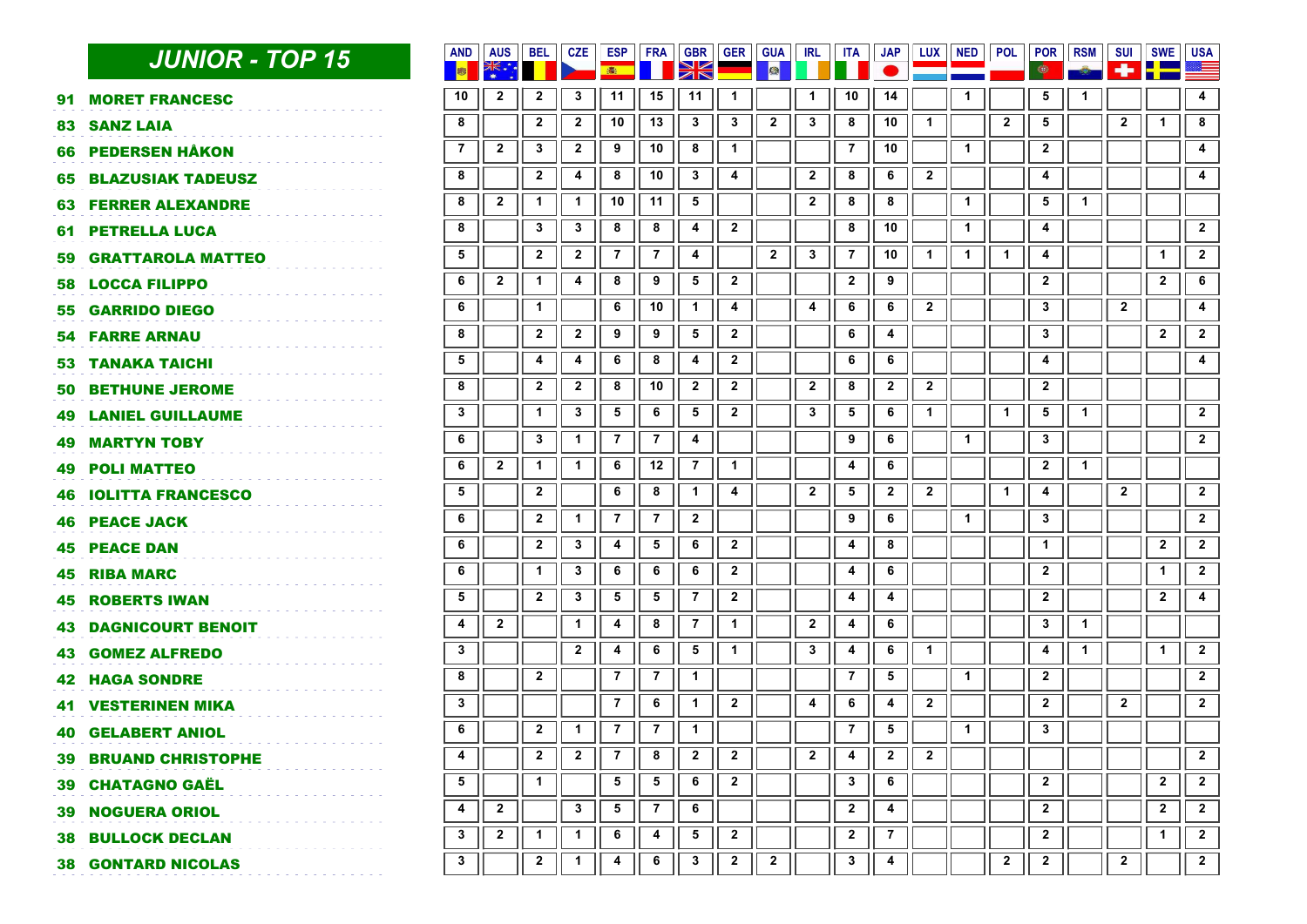|     | <b>JUNIOR - TOP 15</b>                 | <b>AND</b><br>圖         | <b>AUS</b>   | BEL                     | <b>CZE</b>              | ESP<br>高                | <b>FRA</b>              | <b>GBR</b><br>XK        | <b>GER</b>     | <b>GUA</b><br>图 | <b>IRL</b>              | ITA            | <b>JAP</b>              |              | LUX NED      | <b>POL</b>   | <b>POR</b><br>¢ | <b>RSM</b>   | <b>SUI</b><br>÷ | <b>SWE</b>     | <b>USA</b>              |
|-----|----------------------------------------|-------------------------|--------------|-------------------------|-------------------------|-------------------------|-------------------------|-------------------------|----------------|-----------------|-------------------------|----------------|-------------------------|--------------|--------------|--------------|-----------------|--------------|-----------------|----------------|-------------------------|
|     | <b>37 PRICE JACK</b>                   | 4                       |              | $\mathbf{2}$            | $\mathbf{2}$            | 4                       | 6                       | 5                       | $\mathbf{2}$   |                 |                         | $\mathbf{2}$   | 4                       |              |              |              | $\mathbf{2}$    |              |                 | $\mathbf{2}$   | $\overline{\mathbf{2}}$ |
|     | <b>36 MANZANO JOSEP</b>                | 4                       |              | 4                       | 4                       | 4                       | 4                       |                         | $\mathbf{2}$   |                 |                         | 4              | 4                       |              |              |              | 4               |              |                 |                | $\overline{2}$          |
|     | <b>36 TARRES POL</b>                   | 5                       | $2^{\circ}$  |                         | $2^{\circ}$             | 4                       | 8                       | $5\phantom{.0}$         | $\mathbf 1$    |                 |                         | $\mathbf{3}$   | 4                       |              |              |              |                 |              |                 |                | $\overline{2}$          |
|     | <b>35 GANDOLA LORENZO</b>              | 5                       |              | $\overline{\mathbf{2}}$ |                         | 6                       | 6                       | $\mathbf{1}$            |                |                 |                         | $\overline{7}$ | $\overline{\mathbf{4}}$ |              | $\mathbf{1}$ |              | $\mathbf{3}$    |              |                 |                |                         |
|     | <b>34 COLAIRO TEO</b>                  | $\mathbf{3}$            |              | $\mathbf{2}$            | $\mathbf{1}$            | 4                       | 5                       | 4                       | $\overline{2}$ |                 |                         | 3              | 8                       |              | $\mathbf{1}$ |              |                 |              |                 | $\mathbf 1$    |                         |
|     | <b>34 MARCELLI GABRIEL</b>             | $2^{\circ}$             |              | $\mathbf{3}$            | $\mathbf{1}$            | 4                       | $5\overline{5}$         | $\mathbf{3}$            |                |                 |                         | 5              | 6                       |              | $\mathbf{1}$ |              | $\mathbf{2}$    |              |                 |                | $\overline{2}$          |
|     | <b>34 PONS ISAAC</b>                   | $\mathbf{3}$            |              |                         |                         | 5                       | 4                       |                         | $\overline{2}$ |                 | $\overline{\mathbf{4}}$ | 4              | 4                       | $\mathbf{2}$ |              |              | $\mathbf{2}$    |              | $\mathbf{2}$    |                | $\mathbf{2}$            |
|     | <b>34 WARENGHIEN MAXIME</b>            | 4                       |              |                         | $\overline{\mathbf{2}}$ | 5                       | 8                       | $\overline{\mathbf{4}}$ | $\overline{1}$ |                 |                         | $\mathbf{2}$   | 4                       |              |              |              | $\mathbf{2}$    |              |                 |                | $\overline{2}$          |
|     | <b>32 RICHARDSON JONATHAN</b>          | $\mathbf{3}$            |              |                         | $\mathbf 1$             | $\overline{\mathbf{4}}$ | 6                       | $5\phantom{.0}$         | $\mathbf{1}$   |                 |                         | $\mathbf{3}$   | $\overline{\mathbf{4}}$ |              |              |              | $\mathbf{2}$    | $\mathbf{1}$ |                 |                | $\overline{2}$          |
|     | <b>32 WIGG ALEXZ</b>                   | $\mathbf{2}$            |              |                         | $\mathbf{2}$            | $\mathbf{2}$            | $\overline{2}$          | $\mathbf{3}$            |                | $\mathbf{2}$    | $\mathbf{3}$            | $\mathbf{3}$   | 6                       | $\mathbf{1}$ |              | $\mathbf{1}$ | $\mathbf{2}$    |              |                 | $\mathbf{1}$   | $\mathbf{2}$            |
| 30. | <b>BROWN MICHAEL</b>                   | $\mathbf{1}$            |              | $\mathbf{2}$            | $\mathbf{1}$            | $\mathbf{3}$            | $\overline{4}$          | $\mathbf{3}$            | $\overline{2}$ | $\mathbf{2}$    |                         | $\mathbf{2}$   | $\overline{\mathbf{4}}$ |              |              | $\mathbf{2}$ | $\mathbf{2}$    |              |                 |                | $\overline{2}$          |
|     | <b>30 CARLES DE CAUDEMBERG QUENTIN</b> | $\overline{2}$          | $2^{\circ}$  |                         | $\overline{2}$          | 4                       | $5\overline{5}$         | 4                       |                |                 |                         | $\mathbf{1}$   | $\overline{4}$          |              |              |              | $\mathbf{2}$    |              |                 | $\overline{2}$ | $\overline{2}$          |
|     | <b>30 FAJARDO JERONI</b>               | 4                       |              | $\mathbf{2}$            | $\mathbf{2}$            | 4                       | 6                       | $\mathbf{2}$            |                |                 |                         | 4              | $\overline{\mathbf{2}}$ |              |              |              | $\mathbf{2}$    |              |                 |                | $\overline{2}$          |
| 29  | <b>LEON XAVIER</b>                     | 8                       |              | 4                       |                         | 8                       | 4                       |                         |                |                 |                         | 3              |                         |              |              |              | $\mathbf{2}$    |              |                 |                |                         |
| 29. | <b>TRAVIESA CARLES</b>                 | $\sqrt{5}$              |              |                         | $\mathbf 1$             | 4                       | 8                       | $\mathbf{3}$            | $\mathbf{1}$   |                 |                         | $\mathbf{3}$   | $2^{\circ}$             |              |              |              |                 |              |                 |                | $\overline{2}$          |
| 28. | <b>BAUCE VALERIO</b>                   | 4                       |              | $\overline{2}$          | $\mathbf{3}$            | 4                       | $\overline{\mathbf{5}}$ |                         | $\mathbf{2}$   |                 |                         | 6              |                         |              |              |              | $\mathbf{2}$    |              |                 |                |                         |
| 28. | <b>ESCALERA ISRAEL</b>                 | 5                       |              | $\mathbf{2}$            | $\mathbf{2}$            | 6                       | 4                       | $\mathbf{2}$            |                |                 |                         | 3              |                         |              |              |              | $\mathbf{2}$    |              |                 |                | $\overline{2}$          |
| 28. | <b>MOTTIN TANGUY</b>                   | $\mathbf{3}$            |              |                         | $\mathbf{1}$            | 4                       | $\overline{7}$          | $\mathbf{3}$            | $\mathbf{1}$   |                 |                         | 3              | $\overline{\mathbf{4}}$ |              |              |              | $\mathbf{1}$    | $\mathbf 1$  |                 |                |                         |
| 27. | <b>BOCHET FREDERIC</b>                 | $\overline{\mathbf{4}}$ |              | 4                       | $\mathbf{2}$            | 4                       | 4                       |                         | $\overline{2}$ |                 |                         | $\mathbf{3}$   |                         |              |              |              | 4               |              |                 |                |                         |
| 27. | <b>GELABERT MIQUEL</b>                 | $\mathbf{2}$            |              | $\mathbf{1}$            | $\overline{2}$          | 4                       | 5                       | 4                       |                |                 |                         | $\mathbf{1}$   | $\mathbf{2}$            |              |              |              | $\mathbf{2}$    |              |                 | $\mathbf{2}$   | $\overline{2}$          |
| 27  | <b>GIBERT DANIEL</b>                   | $\mathbf{2}$            |              | $\overline{2}$          |                         | $\overline{2}$          | $\mathbf{3}$            | $\overline{2}$          | $\mathbf{2}$   |                 |                         | $\mathbf{3}$   | $\overline{\mathbf{4}}$ |              |              | $\mathbf{1}$ | $\mathbf{2}$    |              |                 |                | $\overline{\mathbf{4}}$ |
|     | 27 ORIZIO MICHELE                      | 4                       |              |                         | $\overline{\mathbf{4}}$ | 4                       | 8                       |                         | $\mathbf{2}$   |                 |                         | $\sqrt{5}$     |                         |              |              |              |                 |              |                 |                |                         |
|     | <b>26 MORRIS SHAUN</b>                 | $\mathbf{3}$            |              |                         |                         | $5\phantom{.0}$         | $\overline{2}$          | 4                       | $\overline{2}$ |                 | $\overline{2}$          | $\mathbf{2}$   | $\mathbf{2}$            | $\mathbf{2}$ |              |              | $\mathbf{2}$    |              |                 |                |                         |
|     | <b>26 NILSSON ANDERS</b>               | 4                       |              | $\mathbf{2}$            | 4                       | $\mathbf{2}$            | 4                       | $\mathbf{2}$            | $2^{\circ}$    |                 |                         | 4              |                         |              |              |              | $\mathbf{2}$    |              |                 |                |                         |
|     | <b>26 SAEZ JOSEP MARIA</b>             | $\mathbf{3}$            |              | $\mathbf{2}$            | 4                       | 4                       | 4                       |                         | $\mathbf{2}$   |                 |                         | 4              |                         |              |              |              | $\mathbf{3}$    |              |                 |                |                         |
|     | <b>26 SHEPPARD JACK</b>                | 4                       | $\mathbf{2}$ |                         | $\mathbf{1}$            | 3                       | 4                       | 4                       |                |                 |                         | $\mathbf{2}$   | 4                       |              |              |              |                 |              |                 |                | $\mathbf{2}$            |
|     | <b>25 CHALLONER JACK</b>               | $\mathbf{1}$            |              |                         | $\mathbf 1$             | $\mathbf{3}$            | $\overline{2}$          | 5                       |                |                 | $\overline{2}$          | $\overline{2}$ | 4                       |              |              |              | 4               | $\mathbf 1$  |                 |                |                         |
|     | <b>25 DANBY ROSS</b>                   | $\mathbf{1}$            |              |                         | $\mathbf{1}$            | $\overline{2}$          | $\mathbf{2}$            | 4                       |                |                 | $\mathbf{3}$            | $\mathbf{2}$   | 4                       | $\mathbf{1}$ |              |              | $\mathbf{2}$    |              |                 | $\mathbf{1}$   | $\overline{2}$          |
|     | <b>25 GILMAN ROBIN</b>                 | $\mathbf{2}$            |              |                         |                         | $\mathbf{3}$            | 4                       |                         | $\overline{2}$ |                 | $\mathbf{2}$            | 6              |                         | $\mathbf{2}$ |              |              | $\mathbf{2}$    |              | $\mathbf{2}$    |                |                         |
|     | <b>25 JUAN JOSE MARIA</b>              | $\mathbf{3}$            |              |                         |                         | 3                       | 4                       |                         |                |                 | 4                       | 4              | $\mathbf{2}$            |              |              |              | $\mathbf{2}$    |              | $\mathbf{2}$    |                | $\mathbf 1$             |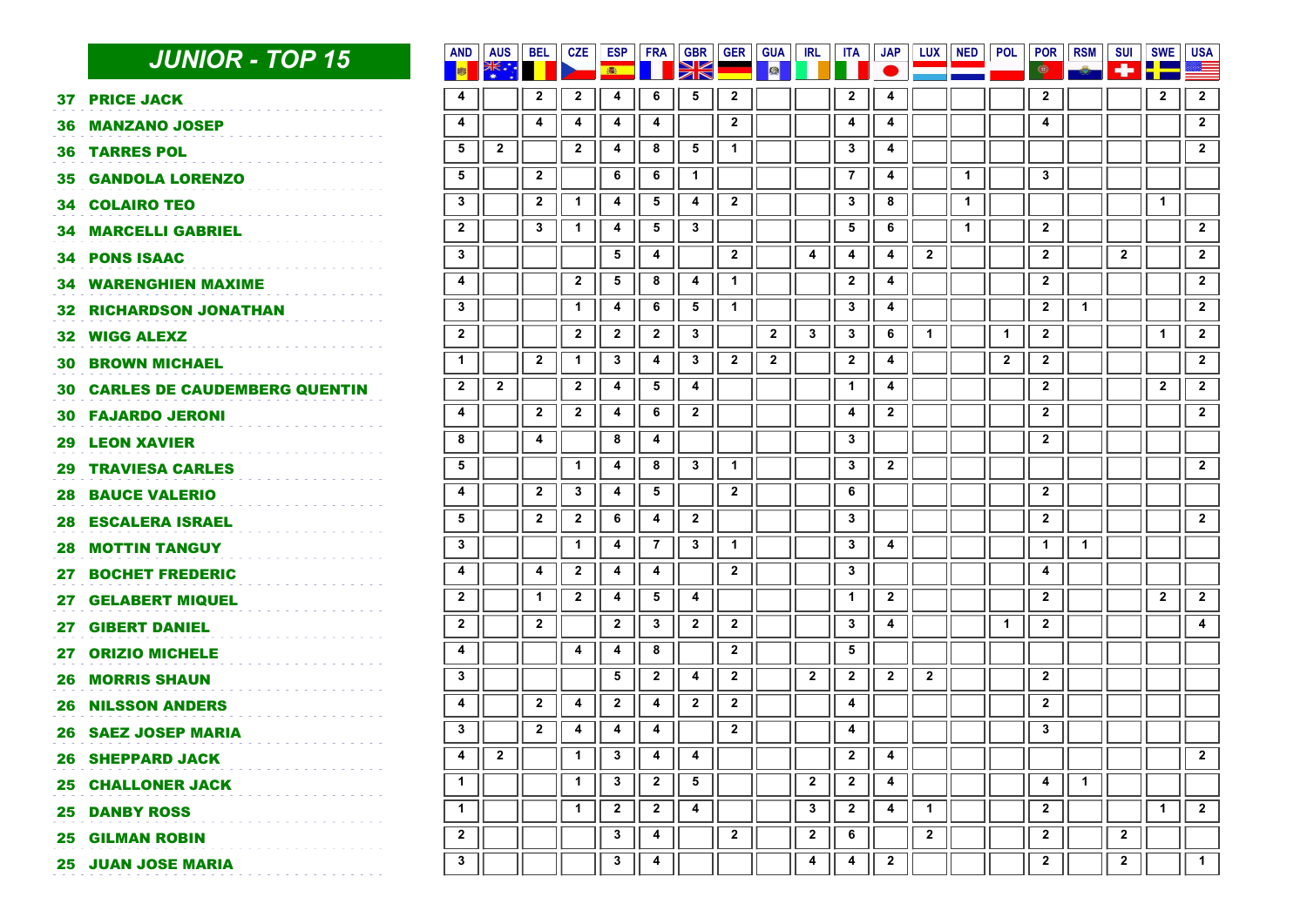|     | <b>JUNIOR - TOP 15</b>      | <b>AND</b><br><b>B</b>  | <b>AUS</b><br>* *<br>*<br>* | <b>BEL</b>     | <b>CZE</b>   | <b>ESP</b><br>画         | FRA             | <b>GBR</b><br>XK | <b>GER</b>   | <b>GUA</b><br>图 | <b>IRL</b>   | <b>ITA</b>              | <b>JAP</b>              | <b>LUX</b>   | <b>NED</b>   | <b>POL</b>   | POR<br>ф     | <b>RSM</b>   | SUI<br>÷                | <b>SWE</b>              | <b>USA</b><br>≋≡        |
|-----|-----------------------------|-------------------------|-----------------------------|----------------|--------------|-------------------------|-----------------|------------------|--------------|-----------------|--------------|-------------------------|-------------------------|--------------|--------------|--------------|--------------|--------------|-------------------------|-------------------------|-------------------------|
| 25. | <b>MAURINO DANIELE</b>      | $\mathbf{2}$            |                             | $\mathbf{2}$   | $\mathbf{2}$ | $\mathbf{2}$            | $\overline{7}$  |                  | $\mathbf{2}$ |                 |              | 6                       |                         |              |              |              | $\mathbf{2}$ |              |                         |                         |                         |
| 25  | <b>SALERI GIACOMO</b>       | $\overline{\mathbf{4}}$ |                             |                | $\mathbf{1}$ | $\mathbf{3}$            | 6               | 4                |              |                 |              | 3                       | 4                       |              |              |              |              |              |                         |                         |                         |
| 25  | <b>VACCARETTI ANDREA</b>    | $\mathbf{3}$            |                             | $\mathbf{2}$   | $\mathbf{1}$ | $\mathbf{2}$            | $\mathbf{3}$    | $\mathbf{1}$     | $\mathbf{2}$ |                 |              | 9                       |                         |              |              | $\mathbf{1}$ | $\mathbf{1}$ |              |                         |                         |                         |
| 24. | <b>BINCAZ BENOIT</b>        | $\mathbf{2}$            |                             |                | $\mathbf{2}$ | 4                       | $\mathbf{3}$    | $\mathbf{2}$     | $\mathbf{2}$ |                 |              |                         | $\overline{\mathbf{4}}$ |              |              |              | $\mathbf{2}$ |              |                         | $\mathbf{2}$            | $\mathbf{1}$            |
|     | 24 SCHÄFER JOCHEN           | $\mathbf{3}$            |                             | $\mathbf{1}$   | $\mathbf{2}$ | $\mathbf{3}$            | 5               | 1                |              |                 | $\mathbf{1}$ | 6                       |                         | $\mathbf{1}$ |              |              | 1            |              |                         |                         |                         |
| 23  | <b>ARNAUD JULIEN</b>        | $\mathbf{3}$            |                             | $\mathbf{1}$   |              | $\mathbf{3}$            | 6               | $\mathbf{2}$     | $\mathbf{2}$ |                 |              | 4                       |                         | $\mathbf{1}$ |              |              | $\mathbf{1}$ |              |                         |                         |                         |
| 23. | <b>HASLAM SAM</b>           | $\blacktriangleleft$    |                             |                | $\mathbf{2}$ | $\mathbf{2}$            | $\mathbf{2}$    | $\mathbf{3}$     |              |                 | $\mathbf{3}$ | $\mathbf{2}$            | 4                       | $\mathbf{1}$ |              | $\mathbf{1}$ |              |              |                         |                         | $\overline{2}$          |
| 23  | <b>JOHANSSON FREDRIK</b>    |                         |                             | $\mathbf{2}$   |              | 4                       | $\mathbf{3}$    |                  |              |                 | $\mathbf{1}$ | 5                       |                         | $\mathbf{1}$ |              | $\mathbf{1}$ | $\mathbf{3}$ |              |                         | $\mathbf{1}$            | $\mathbf{2}$            |
| 22. | <b>CASALES JORGE</b>        | $\overline{\mathbf{4}}$ |                             |                | $\mathbf{1}$ | $\mathbf{3}$            | 4               | 4                |              |                 |              | $\overline{\mathbf{2}}$ | $\mathbf{2}$            |              |              |              |              |              |                         |                         | $\overline{\mathbf{2}}$ |
| 22  | <b>COQUELIN STEVEN</b>      | $\mathbf{1}$            | $\mathbf{2}$                | 1              |              | $\mathbf{2}$            | $\overline{7}$  | $\mathbf{3}$     |              |                 |              |                         | 4                       |              |              |              |              |              |                         |                         | $\overline{2}$          |
| 22. | <b>COTONE LUCA</b>          | $\mathbf{3}$            |                             |                | $\mathbf 1$  | $\mathbf{2}$            | 6               | $\mathbf{2}$     |              |                 |              | 4                       | $\mathbf{2}$            |              |              |              | $\mathbf{1}$ | $\mathbf{1}$ |                         |                         |                         |
| 22. | <b>MIDDLETON KYLE</b>       | $\boldsymbol{2}$        | 4                           |                |              | 5                       |                 |                  |              |                 |              | $\mathbf{1}$            | 6                       |              |              |              | $\mathbf{2}$ |              |                         |                         | $\overline{\mathbf{2}}$ |
| 22  | <b>TEMPIER CEDRIC</b>       | 4                       |                             |                | $\mathbf{1}$ | $\mathbf{1}$            | 4               | 4                |              |                 |              | $\mathbf{2}$            | 4                       |              |              |              |              |              |                         |                         | $\overline{2}$          |
| 21. | <b>GYLLENHAMMAR EMIL</b>    | $\mathbf{1}$            |                             |                | $\mathbf{3}$ | $\mathbf{1}$            | $\mathbf{1}$    | 4                | 1            |                 |              | $\overline{\mathbf{4}}$ |                         | $\mathbf{1}$ |              | 1            | $\mathbf{2}$ | 1            |                         | $\mathbf{1}$            |                         |
| 20  | <b>BOLT BILLY</b>           | $\overline{\mathbf{2}}$ |                             | $\mathbf{1}$   | $\mathbf{2}$ | $\mathbf{3}$            | $\mathbf{3}$    | $\mathbf{3}$     |              |                 |              |                         | $\mathbf{2}$            |              |              |              | $\mathbf{2}$ |              |                         | $\overline{\mathbf{2}}$ |                         |
| 20  | <b>BORRELLAS PERE</b>       | $\mathbf{1}$            |                             |                | $\mathbf 1$  | $\mathbf{2}$            | $5\phantom{.0}$ | $\mathbf{3}$     | $\mathbf 1$  |                 |              | $\overline{2}$          | $\overline{2}$          |              |              |              | $\mathbf{2}$ | $\mathbf 1$  |                         |                         |                         |
| 20. | <b>CONNOR SAM</b>           | $\mathbf{2}$            |                             | $\overline{2}$ | $\mathbf{2}$ | $\mathbf{2}$            | $\mathbf{2}$    | $\mathbf{2}$     | $\mathbf{2}$ |                 |              | $\mathbf{2}$            | $\mathbf{2}$            |              |              |              | $\mathbf{2}$ |              |                         |                         |                         |
| 20  | <b>DABILL JAMES</b>         | $\mathbf{2}$            |                             |                |              | $\mathbf{2}$            | 4               | $\mathbf{1}$     |              |                 |              | 4                       | $\overline{\mathbf{2}}$ |              |              |              | $\mathbf{1}$ |              | $\overline{\mathbf{2}}$ |                         | $\overline{\mathbf{2}}$ |
| 20  | <b>GREEN BILLY</b>          | $\mathbf{3}$            |                             | $\mathbf{1}$   |              | 4                       | 5               |                  |              |                 |              | 3                       | $\overline{2}$          |              |              |              | $\mathbf{2}$ |              |                         |                         |                         |
| 20  | <b>GUBIAN LORIS</b>         | $\mathbf{1}$            |                             |                | 1            | $\overline{\mathbf{2}}$ | $\mathbf{2}$    |                  |              | $\mathbf{2}$    | $\mathbf{1}$ | $\overline{2}$          | 4                       | $\mathbf{1}$ |              |              | $\mathbf{1}$ |              |                         | $\mathbf{1}$            | $\overline{\mathbf{2}}$ |
| 20  | <b>NOZAKI FUMITAKA</b>      | $\overline{\mathbf{2}}$ |                             |                |              | $\mathbf{2}$            | 4               | $\mathbf{2}$     |              |                 |              | $\overline{\mathbf{2}}$ | 6                       |              |              |              |              |              |                         |                         | $\overline{2}$          |
| 20  | <b>RAGA ADAM</b>            | $\mathbf{2}$            |                             | $\mathbf{2}$   | $\mathbf{2}$ | $\mathbf{2}$            | $\overline{2}$  | $\mathbf{2}$     | $\mathbf{2}$ |                 |              | $\mathbf{2}$            | $\mathbf{2}$            |              |              |              | $\mathbf{2}$ |              |                         |                         |                         |
| 20  | <b>SUAREZ PABLO</b>         | $\mathbf{3}$            |                             | $\mathbf{1}$   |              | 4                       | 5               |                  |              |                 |              | 4                       |                         |              | $\mathbf{1}$ |              | $\mathbf{2}$ |              |                         |                         |                         |
| 19  | <b>PETRANGELI PIETRO</b>    | $\overline{1}$          |                             | 3              |              | $\mathbf{1}$            | $\mathbf{1}$    | $\mathbf{2}$     | $\mathbf{1}$ |                 |              | 4                       | 4                       |              | $\mathbf{1}$ |              | $\mathbf{1}$ |              |                         |                         |                         |
| 19  | <b>PEYDRO IVAN</b>          | $\overline{1}$          |                             |                | $\mathbf{2}$ | $\mathbf{3}$            | $\mathbf{3}$    | $\mathbf{3}$     | $\mathbf{1}$ |                 | $\mathbf{1}$ | $\mathbf{2}$            |                         |              |              |              | $\mathbf{3}$ |              |                         |                         |                         |
|     | <b>19 TOURNOUR GIANLUCA</b> | $\overline{\mathbf{2}}$ |                             |                |              | $\mathbf{2}$            | 6               | $\mathbf{1}$     |              |                 |              | 5                       | $\mathbf{2}$            |              |              |              | $\mathbf 1$  |              |                         |                         |                         |
| 18. | <b>DE RIZZO SEBASTIEN</b>   | $\blacktriangleleft$    |                             | $\mathbf{2}$   | $\mathbf{2}$ | $\mathbf{2}$            | 4               |                  |              |                 |              | $\mathbf{2}$            |                         |              |              |              | $\mathbf{2}$ |              |                         |                         |                         |
|     | <b>18 GOERTZ PIETER</b>     | $\blacktriangleleft$    |                             | $\mathbf{2}$   |              | $\mathbf{1}$            | $\mathbf{2}$    |                  | $\mathbf{2}$ |                 |              | 3                       | $2^{\circ}$             |              |              |              | $\mathbf{1}$ |              | $\mathbf{2}$            |                         | $\overline{2}$          |
|     | <b>17 GARCIA JORDI</b>      | $\mathbf{3}$            |                             |                | $\mathbf{2}$ | 4                       | $\mathbf{2}$    |                  | $\mathbf{2}$ |                 |              | $\mathbf{2}$            |                         |              |              |              | $\mathbf{2}$ |              |                         |                         |                         |
|     | <b>17 KADLEC FRANZ</b>      |                         | $\mathbf{2}$                | 1              | 1            | $\mathbf{2}$            | 5               | $\mathbf{2}$     |              |                 |              | $\mathbf{2}$            | $\overline{2}$          |              |              |              |              |              |                         |                         |                         |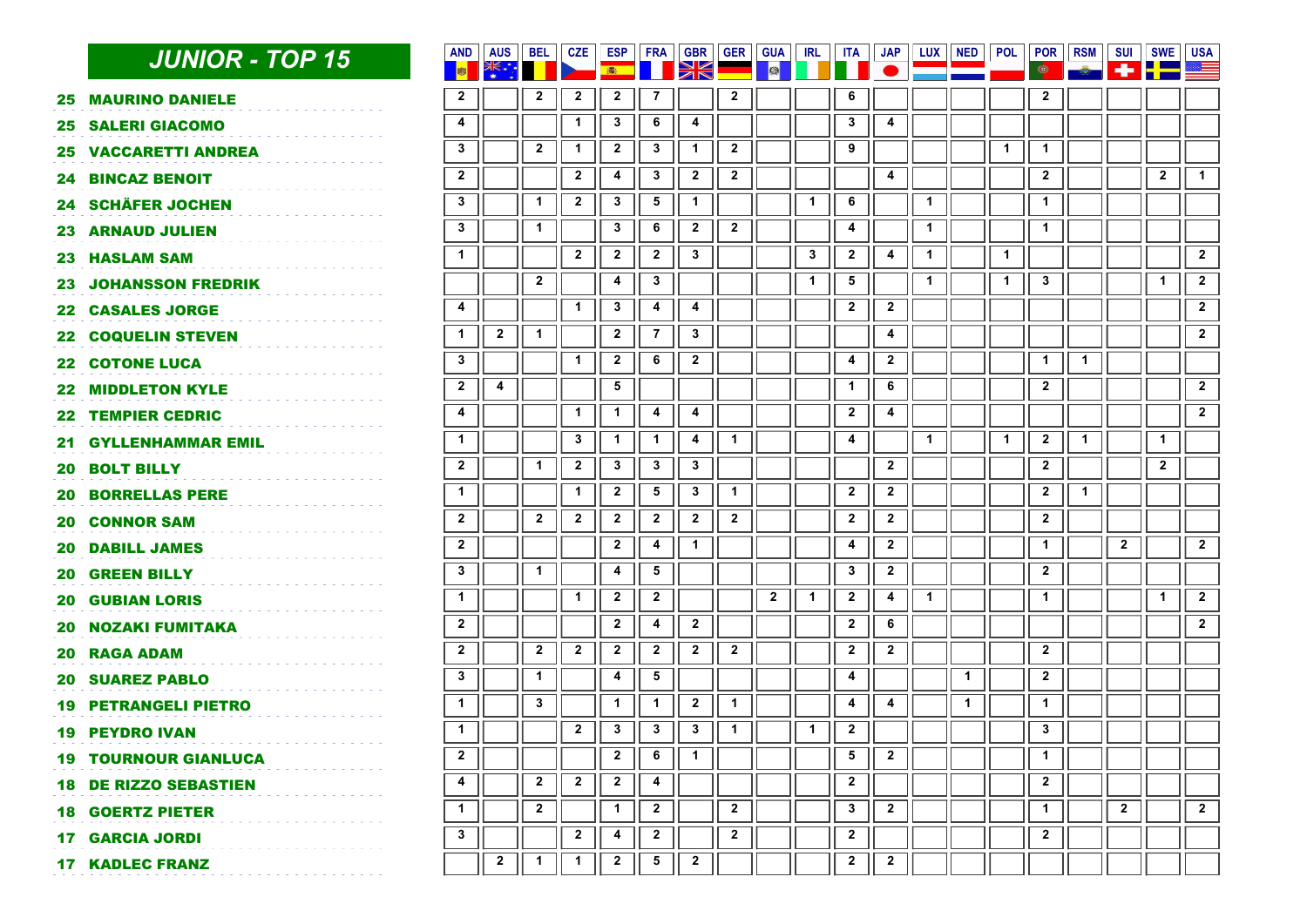|         | <b>JUNIOR - TOP 15</b>     | <b>AND</b><br><b>B</b>  | <b>AUS</b>              | <b>BEL</b>              | <b>CZE</b>   | <b>ESP</b><br>● | <b>FRA</b>     | <b>GBR</b><br>E | <b>GER</b>   | <b>GUA</b><br><b>A</b> | IRL                     | <b>ITA</b>              | <b>JAP</b>   | LUX                     | <b>NED</b> | POL POR      | $\bullet$    | <b>RSM</b>   | <b>SUI</b><br>÷         | <b>SWE</b>   | <b>USA</b><br>$\approx$ $=$ |
|---------|----------------------------|-------------------------|-------------------------|-------------------------|--------------|-----------------|----------------|-----------------|--------------|------------------------|-------------------------|-------------------------|--------------|-------------------------|------------|--------------|--------------|--------------|-------------------------|--------------|-----------------------------|
| 17.     | <b>SOULAS MARC</b>         | $\overline{\mathbf{2}}$ |                         | $\mathbf{1}$            |              | $\mathbf{2}$    | $\mathbf{2}$   |                 |              |                        |                         |                         | 4            |                         |            |              | $\mathbf{2}$ |              |                         |              | 4                           |
| 17      | <b>SVOBODA JIRI</b>        | $\mathbf{3}$            |                         | $\overline{\mathbf{2}}$ | 4            |                 | $\mathbf{3}$   | $\mathbf{2}$    | $\mathbf{2}$ |                        |                         | $\mathbf{1}$            |              |                         |            |              |              |              |                         |              |                             |
| 16      | <b>OLIVERAS DANIEL</b>     | $\mathbf{1}$            |                         | $\boldsymbol{2}$        |              | $\mathbf{1}$    | $\mathbf{1}$   | $\mathbf{2}$    | $\mathbf{2}$ |                        |                         | $\mathbf{1}$            | $\mathbf{2}$ |                         |            | 1            | 1            |              |                         |              | $\overline{\mathbf{2}}$     |
| 15      | <b>SAUVAGE PIERRE</b>      | $\mathbf{3}$            |                         | $\blacktriangleleft$    |              | $\mathbf{1}$    | 4              | $\mathbf{1}$    | $\mathbf{2}$ |                        |                         | $\mathbf{2}$            |              |                         |            |              |              |              |                         |              | $\overline{1}$              |
| 14.     | <b>BOSI MICHELE</b>        | $\mathbf{3}$            |                         |                         |              | $\mathbf{1}$    | $\mathbf{2}$   |                 | $\mathbf{2}$ |                        |                         | $\mathbf{2}$            |              |                         |            |              | $\mathbf{2}$ |              | $\overline{\mathbf{2}}$ |              |                             |
| 14      | <b>CABRINI FRANCESCO</b>   | $\overline{\mathbf{2}}$ |                         |                         |              | $\mathbf{2}$    | $\mathbf{3}$   | $\mathbf{3}$    |              |                        |                         |                         | 4            |                         |            |              |              |              |                         |              |                             |
| 14.     | <b>MORTON GEORGE</b>       | $\mathbf{1}$            |                         |                         |              | $\mathbf{1}$    | $\mathbf{3}$   | 4               |              |                        | $\mathbf{3}$            | $\mathbf{1}$            |              |                         |            |              |              | $\mathbf{1}$ |                         |              |                             |
| 14.     | <b>ROPER BRYAN</b>         | $\overline{\mathbf{2}}$ |                         |                         | $\mathbf 1$  | $\mathbf{3}$    |                |                 |              |                        |                         |                         |              |                         |            |              | $\mathbf{1}$ |              |                         | $\mathbf{1}$ | 6                           |
| 13.     | <b>BUSTO JAIME</b>         |                         | $\overline{\mathbf{2}}$ | $\overline{1}$          |              | $\mathbf{2}$    | $\mathbf{3}$   | $\mathbf{2}$    |              |                        |                         | $\mathbf{1}$            | $\mathbf{2}$ |                         |            |              |              |              |                         |              |                             |
| 13      | <b>CUERDO DANIEL</b>       |                         |                         |                         |              | 4               | $\mathbf 1$    |                 |              |                        |                         | 4                       |              |                         |            |              | 4            |              |                         |              |                             |
| 13.     | <b>MOI MARDON</b>          | $\mathbf{1}$            |                         |                         | $\mathbf{1}$ | $\mathbf{1}$    | $\overline{2}$ | $\mathbf{1}$    |              |                        | $\overline{2}$          | $\overline{\mathbf{2}}$ |              |                         |            | $\mathbf 1$  | $\mathbf{1}$ |              |                         | $\mathbf{1}$ |                             |
|         | <b>13 PETERS JAN</b>       |                         |                         |                         | $\mathbf{1}$ | $\mathbf{3}$    |                | $\mathbf{1}$    |              |                        |                         | $\mathbf{1}$            | $\mathbf{2}$ |                         |            |              | 4            |              |                         | $\mathbf 1$  |                             |
| $12 \,$ | <b>NOMOTO YOSHIAKI</b>     |                         |                         |                         |              |                 |                |                 |              |                        |                         |                         | 12           |                         |            |              |              |              |                         |              |                             |
| 12      | <b>SPENCER JACK</b>        |                         |                         | $\mathbf{1}$            |              |                 |                | 11              |              |                        |                         |                         |              |                         |            |              |              |              |                         |              |                             |
| 11      | <b>ANDERSEN IB</b>         | $\mathbf{1}$            |                         |                         | $\mathbf{1}$ | 4               | $\mathbf{1}$   | $\mathbf{2}$    |              |                        |                         | $\mathbf{1}$            |              |                         |            |              |              |              |                         | $\mathbf{1}$ |                             |
| 11      | <b>FRY JAMES</b>           | $\overline{1}$          |                         |                         |              |                 | $\mathbf 1$    | 4               |              |                        | $\overline{\mathbf{2}}$ | $\overline{\mathbf{2}}$ |              |                         |            |              | 1            |              |                         |              |                             |
| 11      | <b>MACDONALD GARY</b>      | $\overline{\mathbf{2}}$ |                         |                         |              | $\mathbf{1}$    | $\mathbf{2}$   |                 |              |                        | $\mathbf{2}$            | $\mathbf{2}$            |              | $\overline{\mathbf{2}}$ |            |              |              |              |                         |              |                             |
| 11      | <b>MIQUEL ERIC</b>         | $\mathbf{2}$            |                         | $\mathbf{1}$            |              | $\sqrt{5}$      | $\mathbf{2}$   |                 |              |                        |                         | $\mathbf{1}$            |              |                         |            |              |              |              |                         |              |                             |
| 11      | <b>RABINO CARLOALBERTO</b> | $\mathbf{3}$            |                         |                         |              | $\mathbf{2}$    | $\mathbf{2}$   |                 |              |                        |                         | $\mathbf{3}$            |              |                         |            |              | $\mathbf{1}$ |              |                         |              |                             |
| 11      | <b>SAMPSON LEE</b>         | $\mathbf{1}$            |                         |                         | $\mathbf{1}$ | $\mathbf{1}$    | $\mathbf{1}$   | $\mathbf{1}$    |              | $\mathbf{2}$           | $\overline{1}$          | $\mathbf{1}$            |              | $\mathbf{1}$            |            | $\mathbf{1}$ |              |              |                         |              |                             |
| 11      | <b>SHIBATA AKIRA</b>       |                         |                         |                         |              |                 |                |                 |              |                        |                         |                         | 11           |                         |            |              |              |              |                         |              |                             |
| 11      | <b>THOMAS KENNY</b>        |                         | $\mathbf{2}$            |                         |              | $\mathbf{2}$    | $\mathbf{3}$   | $\mathbf{1}$    |              |                        |                         | $\overline{1}$          | $\mathbf{2}$ |                         |            |              |              |              |                         |              |                             |
| 10.     | <b>DUFRESE HUGO</b>        | $\overline{\mathbf{2}}$ |                         |                         |              | $\mathbf{1}$    | $\mathbf{3}$   |                 |              |                        |                         | 4                       |              |                         |            |              |              |              |                         |              |                             |
| 10.     | <b>ELY RICHARD</b>         |                         |                         |                         |              | $\mathbf{1}$    | $\mathbf{1}$   | $\mathbf{1}$    |              |                        |                         | $\mathbf{1}$            | $\mathbf{2}$ |                         |            | $\mathbf{1}$ | $\mathbf{1}$ |              |                         |              | $\overline{2}$              |
|         | <b>10 FAUDE MAX</b>        | $\mathbf{1}$            |                         | $\mathbf{1}$            | $\mathbf{1}$ |                 | $\mathbf{2}$   | $\mathbf{1}$    |              |                        |                         | $\mathbf{1}$            |              |                         |            |              | $\mathbf{1}$ |              |                         |              | $\overline{\mathbf{2}}$     |
|         | <b>10 FISTOLERA ANDREA</b> |                         |                         |                         |              |                 | $\mathbf{2}$   |                 |              |                        |                         | 8                       |              |                         |            |              |              |              |                         |              |                             |
| 10      | <b>GIARBA GABRIELE</b>     | $\overline{\mathbf{2}}$ | $\mathbf{2}$            | $\mathbf{1}$            |              | $\mathbf{1}$    | $\mathbf{2}$   |                 |              |                        |                         |                         | $\mathbf{2}$ |                         |            |              |              |              |                         |              |                             |
| 10      | <b>RIBAU SERGIO</b>        | $\mathbf{2}$            |                         |                         |              | $\mathbf{2}$    | $\mathbf{3}$   |                 |              |                        |                         |                         |              |                         |            |              | 3            |              |                         |              |                             |
| 9       | <b>CORDON JOAN</b>         | $\overline{2}$          |                         | $\blacktriangleleft$    |              | $\mathbf{1}$    | $\mathbf 1$    | $\mathbf{1}$    |              |                        |                         | $\mathbf 1$             |              |                         |            | $\mathbf 1$  | $\mathbf{1}$ |              |                         |              |                             |
| 9       | <b>MILLAN DAVID</b>        |                         |                         |                         |              | $\mathbf 1$     |                |                 |              |                        | 1                       | $\mathbf{1}$            |              | $\mathbf{1}$            |            |              | 1            |              |                         | 1            | $\overline{2}$              |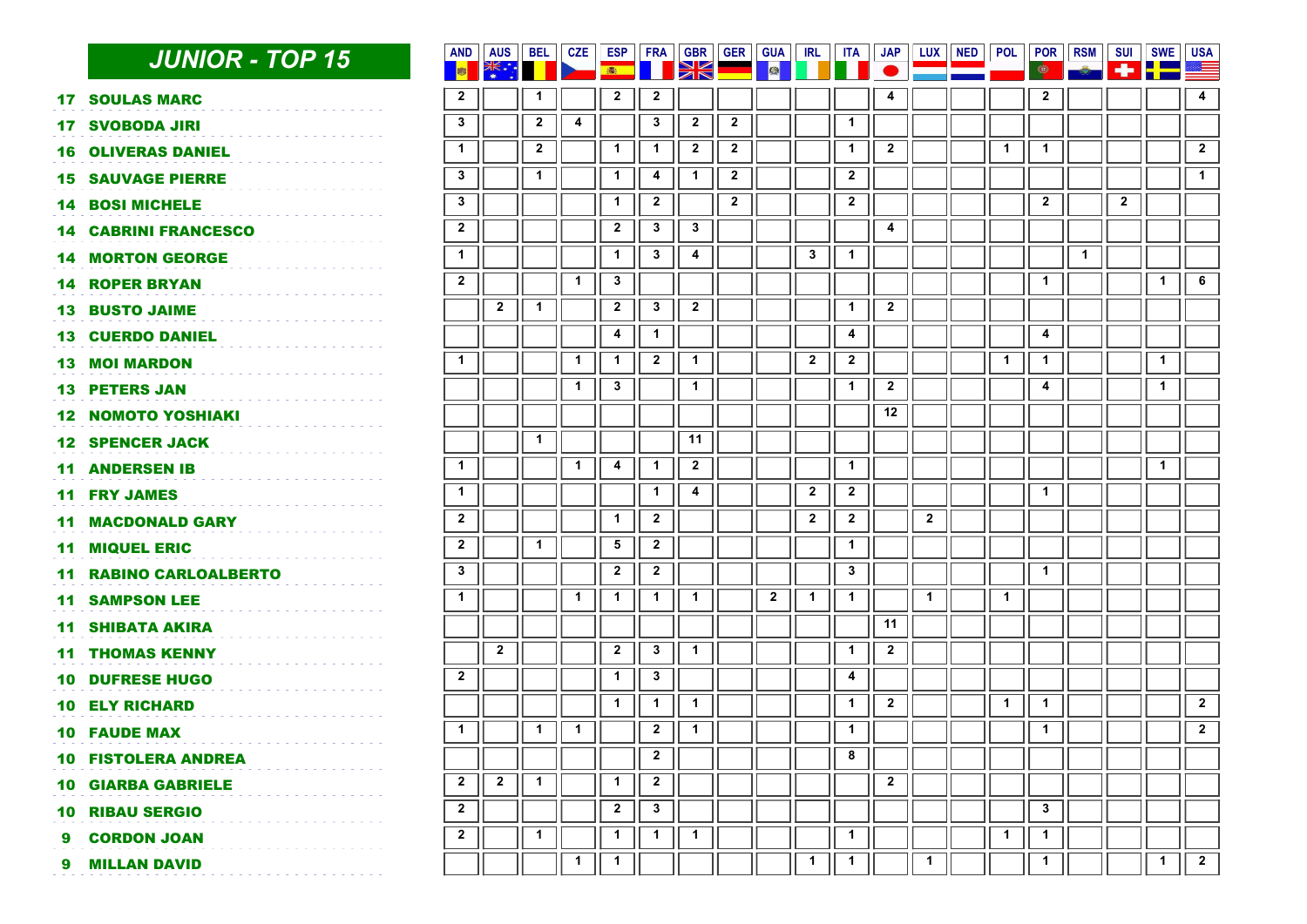|   | <b>JUNIOR - TOP 15</b>       | <b>AND</b><br><b>B</b>  | AUS<br>■ 米 * :• | <b>BEL</b>   | <b>CZE</b>   | ESP<br>高     | <b>FRA</b>     | <b>GBR</b><br>E         | <b>GER</b>              | <b>GUA</b><br>■ | <b>IRL</b>              | <b>ITA</b>   | <b>JAP</b>   | <b>LUX</b>   | <b>NED</b> | <b>POL</b>              | POR<br>$\bullet$        | <b>RSM</b>   | <b>SUI</b>              | <b>SWE</b><br>-1- P.C | <b>USA</b><br>ŧ         |
|---|------------------------------|-------------------------|-----------------|--------------|--------------|--------------|----------------|-------------------------|-------------------------|-----------------|-------------------------|--------------|--------------|--------------|------------|-------------------------|-------------------------|--------------|-------------------------|-----------------------|-------------------------|
| 9 | <b>PRETALLI NOE</b>          |                         |                 | $\mathbf{1}$ |              |              | 1              |                         |                         |                 |                         |              | $\mathbf{3}$ |              |            |                         |                         |              |                         |                       | $\overline{\mathbf{4}}$ |
| 9 | <b>STALTARI SIMONE</b>       |                         |                 |              |              | $\mathbf{1}$ | $\mathbf 1$    | $\overline{\mathbf{2}}$ |                         |                 | $\mathbf{1}$            | $\mathbf{1}$ | $\mathbf{2}$ |              |            |                         | $\mathbf{1}$            |              |                         |                       |                         |
| 9 | <b>WHITAKER JAKE</b>         | $\mathbf{1}$            | $\mathbf{2}$    |              |              | $\mathbf{1}$ | $\mathbf{2}$   | $\mathbf{1}$            | $\blacktriangleleft$    |                 |                         | $\mathbf{1}$ |              |              |            |                         |                         |              |                         |                       |                         |
| 8 | <b>CANALES ALEX</b>          | $\overline{\mathbf{2}}$ |                 |              |              | $\mathbf{2}$ | $\mathbf{1}$   |                         |                         |                 |                         | $\mathbf{2}$ |              |              |            |                         | $\mathbf{1}$            |              |                         |                       |                         |
| 8 | <b>FUJIWARA SHINYA</b>       |                         |                 |              |              |              |                |                         |                         |                 |                         |              | 8            |              |            |                         |                         |              |                         |                       |                         |
| 8 | <b>OGAWA TSUYOSHI</b>        |                         |                 |              |              |              |                |                         |                         |                 |                         |              | 8            |              |            |                         |                         |              |                         |                       |                         |
| 8 | <b>STARMER JONNY</b>         |                         |                 | $\mathbf{2}$ |              | $\mathbf{2}$ |                | $\mathbf{2}$            |                         |                 |                         |              |              |              |            |                         | $\overline{2}$          |              |                         |                       |                         |
| 8 | <b>WILLCOCKS BOYD</b>        |                         | $\mathbf{3}$    |              | 1            |              | $\mathbf{1}$   | $\mathbf{1}$            |                         |                 |                         |              |              |              |            | $\overline{\mathbf{2}}$ |                         |              |                         |                       |                         |
| 7 | <b>CHILTON ANDY</b>          |                         |                 | $\mathbf{1}$ |              |              | $\mathbf{2}$   | 4                       |                         |                 |                         |              |              |              |            |                         |                         |              |                         |                       |                         |
| 7 | <b>FIOLETTI PIETRO</b>       |                         |                 |              |              | 4            | $\overline{2}$ |                         |                         |                 |                         | $\mathbf{1}$ |              |              |            |                         |                         |              |                         |                       |                         |
| 7 | <b>JUNKLEWITZ JAN</b>        |                         |                 |              | $\mathbf{2}$ | $\mathbf{1}$ |                | $\mathbf{2}$            |                         |                 |                         | $\mathbf{1}$ |              |              |            |                         |                         | $\mathbf{1}$ |                         |                       |                         |
| 7 | <b>PERRET JULIEN</b>         |                         |                 |              |              | $\mathbf{1}$ | $\mathbf{2}$   |                         |                         |                 |                         | $\mathbf{2}$ |              |              |            |                         | $\overline{\mathbf{2}}$ |              |                         |                       |                         |
| 7 | <b>TRUEBA GERARD</b>         | $\mathbf{3}$            |                 |              |              |              | $\mathbf{2}$   |                         |                         |                 |                         | $\mathbf{1}$ |              |              |            |                         | $\mathbf{1}$            |              |                         |                       |                         |
| 7 | <b>VANDEKASTEELE JORDANE</b> |                         |                 | $\mathbf{1}$ |              |              | 4              |                         |                         |                 |                         |              |              | $\mathbf{2}$ |            |                         |                         |              |                         |                       |                         |
| 7 | <b>WALKER LUKE</b>           |                         |                 | $\mathbf{1}$ |              |              |                | 6                       |                         |                 |                         |              |              |              |            |                         |                         |              |                         |                       |                         |
| 6 | <b>BRUNI MIRCO</b>           |                         |                 | $\mathbf{2}$ |              | $\mathbf{2}$ |                |                         |                         |                 |                         | $\mathbf{2}$ |              |              |            |                         |                         |              |                         |                       |                         |
| 6 | <b>CASTAN CHRISTOPHE</b>     |                         |                 |              |              |              | 4              |                         |                         |                 |                         |              |              |              |            |                         |                         |              | $\overline{2}$          |                       |                         |
| 6 | <b>COLSON OLIVIER</b>        |                         |                 | 4            |              |              |                |                         | $\overline{\mathbf{2}}$ |                 |                         |              |              |              |            |                         |                         |              |                         |                       |                         |
| 6 | <b>DARNES DAVID</b>          | $\mathbf{3}$            |                 |              |              | $\mathbf{3}$ |                |                         |                         |                 |                         |              |              |              |            |                         |                         |              |                         |                       |                         |
| 6 | <b>DOYLE SEAN</b>            |                         |                 | $\mathbf{1}$ |              | $\mathbf{1}$ |                | $\overline{\mathbf{2}}$ |                         |                 |                         |              |              |              |            | $\mathbf{1}$            | $\mathbf{1}$            |              |                         |                       |                         |
| 6 | <b>KOMORI FUMIHIKO</b>       |                         |                 |              |              |              |                |                         |                         |                 |                         |              | 6            |              |            |                         |                         |              |                         |                       |                         |
| 6 | <b>LALKENS EWOUD</b>         |                         |                 |              |              |              |                |                         |                         |                 |                         |              | $\mathbf{2}$ |              |            |                         | $\mathbf{1}$            |              |                         | $\mathbf{1}$          | $\overline{2}$          |
| 6 | <b>OBRADO SAMUEL</b>         | $\mathbf{2}$            |                 |              | $\mathbf{1}$ |              | $\mathbf{2}$   | $\mathbf{1}$            |                         |                 |                         |              |              |              |            |                         |                         |              |                         |                       |                         |
| 6 | <b>OKAMURA MASATOSHI</b>     |                         |                 |              |              |              |                |                         |                         |                 |                         |              | 6            |              |            |                         |                         |              |                         |                       |                         |
| 6 | <b>PUTT ANDREW</b>           | $\overline{1}$          |                 |              |              | $\mathbf{2}$ |                |                         |                         |                 |                         |              |              |              |            |                         | $\mathbf{1}$            |              |                         |                       | $\overline{2}$          |
| 6 | <b>RIVA ANDREA</b>           |                         |                 |              |              | $\mathbf{2}$ |                |                         |                         |                 |                         | 4            |              |              |            |                         |                         |              |                         |                       |                         |
| 6 | <b>SAGAR TOM</b>             |                         |                 |              |              |              |                |                         |                         |                 | $\overline{\mathbf{2}}$ | $\mathbf{2}$ |              |              |            |                         |                         |              | $\overline{\mathbf{2}}$ |                       |                         |
| 6 | <b>SHIBUYA ISAO</b>          |                         |                 |              |              |              |                |                         |                         |                 |                         |              | 6            |              |            |                         |                         |              |                         |                       |                         |
| 6 | <b>TAKIGUCHI HIKARU</b>      |                         |                 |              |              |              |                |                         |                         |                 |                         |              | 6            |              |            |                         |                         |              |                         |                       |                         |
| 6 | <b>THIGER ADAM</b>           |                         |                 |              |              | $\mathbf{1}$ | 1              |                         |                         |                 |                         | $\mathbf{2}$ |              |              |            |                         | 1                       |              |                         | $\mathbf{1}$          |                         |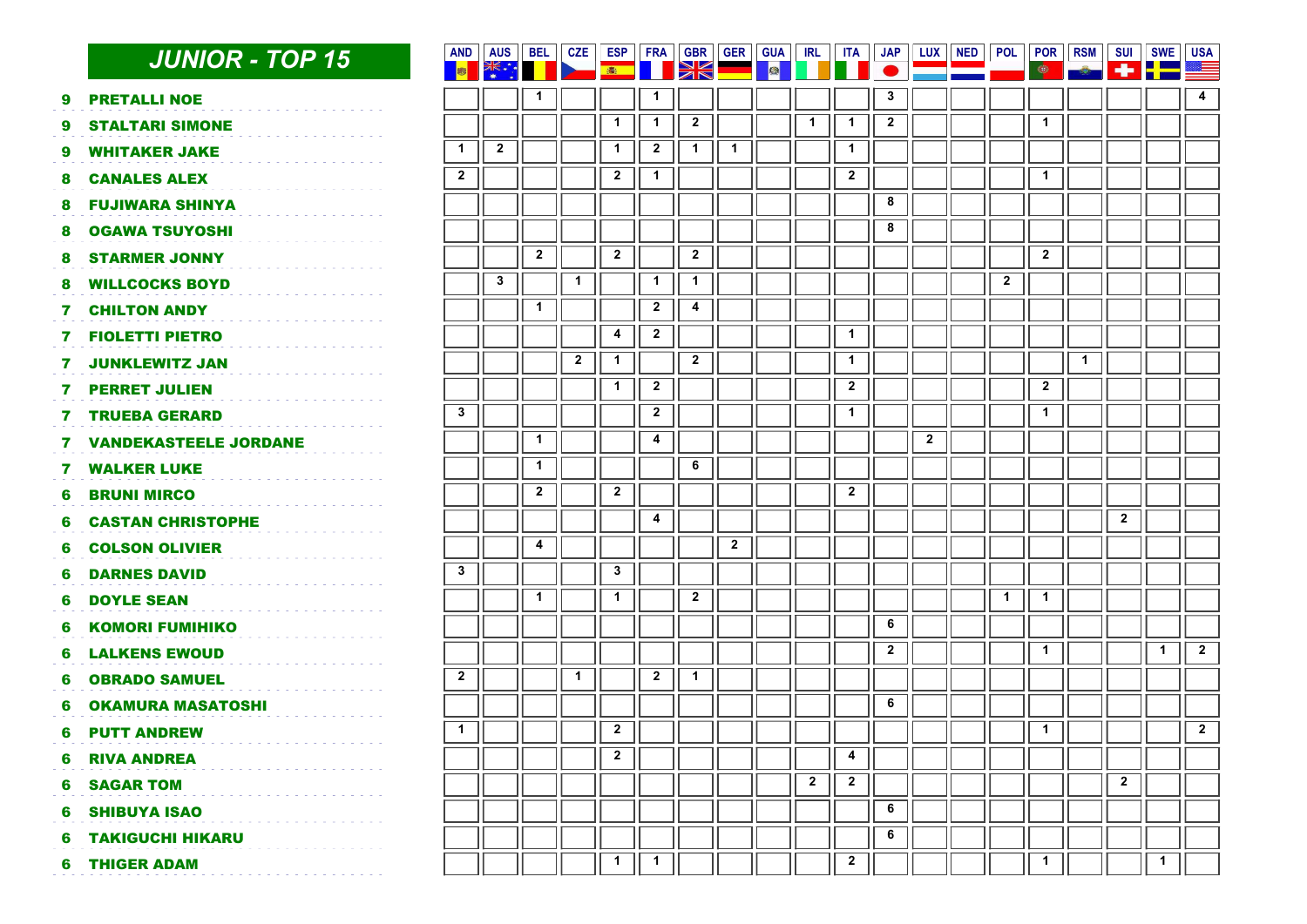|    | <b>JUNIOR - TOP 15</b>                                 | <b>AND</b><br>■■ | <b>AUS</b> | <b>BEL</b>   | <b>CZE</b>   | ESP<br>画       | FRA            | <b>GBR</b><br>XK        | <b>GER</b>     | <b>GUA</b><br>國 | <b>IRL</b>              | <b>ITA</b>   | <b>JAP</b>              | $LUX \parallel NED$     |              | <b>POL</b>   | POR<br>۱                | <b>RSM</b>   | <b>SUI</b><br>÷ | <b>SWE</b><br><u>i gjeom</u> | <b>USA</b><br>≋≡ |
|----|--------------------------------------------------------|------------------|------------|--------------|--------------|----------------|----------------|-------------------------|----------------|-----------------|-------------------------|--------------|-------------------------|-------------------------|--------------|--------------|-------------------------|--------------|-----------------|------------------------------|------------------|
|    | <b>VINYOLES JORDI</b>                                  | $\mathbf{3}$     |            |              |              | $\mathbf 3$    |                |                         |                |                 |                         |              |                         |                         |              |              |                         |              |                 |                              |                  |
| 6  |                                                        |                  |            |              |              |                |                |                         | $\overline{2}$ |                 | $\overline{2}$          |              |                         | $\overline{\mathbf{2}}$ |              |              |                         |              |                 |                              |                  |
| 6  | <b>WASSERMANN CHRISTIAN</b>                            |                  |            |              |              | $\overline{2}$ |                | $\overline{\mathbf{2}}$ |                |                 |                         |              |                         |                         |              | $\mathbf{2}$ |                         |              |                 |                              |                  |
| 6  | <b>WILLCOCKS MITCHELL</b>                              |                  |            |              |              |                |                |                         |                |                 |                         |              |                         |                         |              |              |                         |              |                 |                              |                  |
| 5  | <b>ARTHURSSON BENNY</b>                                |                  |            | $\mathbf{2}$ | $\mathbf{2}$ |                |                |                         | $\mathbf 1$    |                 |                         |              |                         |                         |              |              |                         |              |                 |                              |                  |
| 5. | <b>COMINOLI MATTEO</b>                                 |                  |            |              |              |                | $\mathbf{1}$   |                         |                |                 |                         | $\mathbf{1}$ |                         |                         |              |              | $\overline{\mathbf{2}}$ | $\mathbf{1}$ |                 |                              |                  |
| 5  | <b>DUPONT JULIEN</b>                                   |                  |            | $\mathbf{2}$ |              | $\overline{2}$ |                |                         |                |                 |                         |              |                         |                         |              |              | $\mathbf{1}$            |              |                 |                              |                  |
| 5  | <b>MYÖHÄNEN TIMO</b>                                   |                  |            |              | $\mathbf{1}$ | $\mathbf{1}$   |                | $\overline{2}$          |                |                 |                         |              |                         |                         |              |              |                         |              |                 | $\mathbf{1}$                 |                  |
| 5. | <b>OLOFSSON CALLE</b>                                  | $\mathbf 1$      |            |              |              |                | $\overline{2}$ |                         |                |                 |                         | $\mathbf{1}$ |                         |                         |              |              | $\mathbf{1}$            |              |                 |                              |                  |
| 5. | <b>ROBRAHN JARMO</b>                                   | $\mathbf{2}$     |            | 1            |              |                | $\mathbf{2}$   |                         |                |                 |                         |              |                         |                         |              |              |                         |              |                 |                              |                  |
| 5  | <b>RODRIGUEZ CRISTIAN</b>                              | $\mathbf{2}$     |            |              |              | $\mathbf{3}$   |                |                         |                |                 |                         |              |                         |                         |              |              |                         |              |                 |                              |                  |
| 5. | <b>SMAGE PATRICK</b>                                   |                  |            |              |              | $\mathbf{1}$   |                |                         |                |                 | $\overline{\mathbf{2}}$ |              |                         |                         |              |              | $\overline{2}$          |              |                 |                              |                  |
| 4  | <b>ANTON AITOR</b>                                     | $\mathbf{2}$     |            |              |              | $\mathbf{2}$   |                |                         |                |                 |                         |              |                         |                         |              |              |                         |              |                 |                              |                  |
| 4  | <b>BARRIONUEVO ANTONIO</b>                             |                  |            |              |              | $\overline{2}$ | $\mathbf{2}$   |                         |                |                 |                         |              |                         |                         |              |              |                         |              |                 |                              |                  |
| 4  | <b>BAUCE ALESSANDRO</b>                                |                  |            |              |              |                | $\mathbf{1}$   |                         |                |                 |                         | $\mathbf{3}$ |                         |                         |              |              |                         |              |                 |                              |                  |
| 4  | <b>BIANCHI ANDREA</b>                                  | $\mathbf{2}$     |            | $\mathbf{1}$ |              |                | $\mathbf{1}$   |                         |                |                 |                         |              |                         |                         |              |              |                         |              |                 |                              |                  |
| 4  | <b>CERVANTES ALEXIS</b>                                |                  |            |              |              | $\mathbf 1$    | $\mathbf{1}$   |                         |                |                 | $\mathbf 1$             |              |                         | $\mathbf{1}$            |              |              |                         |              |                 |                              |                  |
| 4  | <b>COLEMAN TIMOTHY</b>                                 |                  | 4          |              |              |                |                |                         |                |                 |                         |              |                         |                         |              |              |                         |              |                 |                              |                  |
| 4  | <b>ELLWOOD RICHARD</b>                                 |                  |            |              | $\mathbf{1}$ |                |                | $\mathbf{1}$            |                |                 |                         | $\mathbf{1}$ |                         |                         |              | $\mathbf{1}$ |                         |              |                 |                              |                  |
|    | <b>EZOE SATOSHI</b>                                    |                  |            |              |              |                |                |                         |                |                 |                         |              | $\overline{\mathbf{4}}$ |                         |              |              |                         |              |                 |                              |                  |
| 4  | <b>IUCHI MASATARO</b>                                  |                  |            |              |              |                |                |                         |                |                 |                         |              | $\pmb{4}$               |                         |              |              |                         |              |                 |                              |                  |
| 4  | <b>JOHNSON ANDY</b>                                    |                  |            |              |              |                |                |                         |                |                 |                         |              |                         |                         |              |              |                         |              |                 |                              | 4                |
| 4  | <b>KIRA YUYA</b>                                       |                  |            |              |              |                |                |                         |                |                 |                         |              | 4                       |                         |              |              |                         |              |                 |                              |                  |
| 4  | <b>KREGELOH CHRISTIAN</b>                              | $\mathbf{1}$     |            | $\mathbf{1}$ | $\mathbf 1$  |                | $\mathbf 1$    |                         |                |                 |                         |              |                         |                         |              |              |                         |              |                 |                              |                  |
|    | <b>KROUSTEK MARTIN</b>                                 |                  |            |              | $\mathbf{2}$ |                |                |                         | $\mathbf{1}$   |                 |                         | $\mathbf{1}$ |                         |                         |              |              |                         |              |                 |                              |                  |
| 4  | <b>MARTINEZ PAU</b><br>and a signal and a signal and a | $\mathbf{2}$     |            |              |              | $\mathbf{2}$   |                |                         |                |                 |                         |              |                         |                         |              |              |                         |              |                 |                              |                  |
| 4  | <b>MATEJICEK MARTIN</b>                                |                  |            |              | $\mathbf{1}$ | $\mathbf{1}$   |                |                         | $\overline{2}$ |                 |                         |              |                         |                         |              |              |                         |              |                 |                              |                  |
| 4  | <b>MOORHOUSE HENRY</b>                                 |                  |            |              |              |                |                | 4                       |                |                 |                         |              |                         |                         |              |              |                         |              |                 |                              |                  |
| 4  | <b>NAGAKUBO KYOHEI</b>                                 |                  |            |              |              |                |                |                         |                |                 |                         |              | $\overline{\mathbf{4}}$ |                         |              |              |                         |              |                 |                              |                  |
| 4  | <b>PIARDI SERGIO</b>                                   |                  |            |              |              |                | $\mathbf{1}$   |                         |                |                 |                         | $\mathbf{1}$ | $\mathbf{1}$            |                         | $\mathbf{1}$ |              |                         |              |                 |                              |                  |
|    | <b>4 POCHEZ MARTIN</b>                                 | $\mathbf{1}$     |            |              |              | 1              |                |                         |                |                 |                         |              |                         |                         |              |              |                         |              |                 |                              | $\overline{2}$   |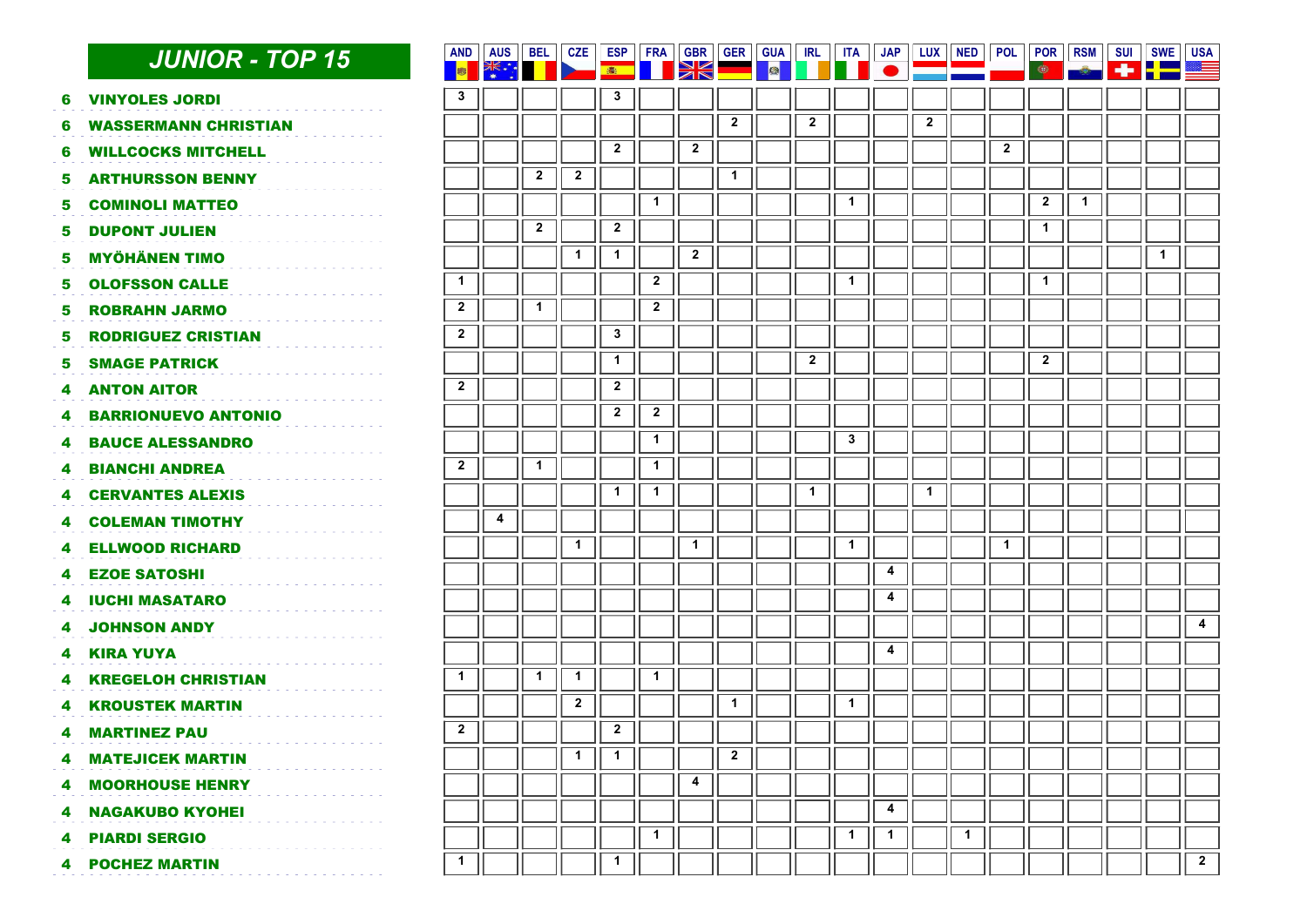|                | <b>JUNIOR - TOP 15</b>     | <b>AND</b><br><b>BEE</b> | <b>AUS</b><br>美 … | <b>BEL</b>   | <b>CZE</b>   | ESP<br>高     | <b>FRA</b>              | <b>GBR</b><br>XK | <b>GER</b>              | <b>GUA</b><br><b>A</b> | <b>IRL</b>   | <b>ITA</b>     | <b>JAP</b> | LUX    NED | <b>POL</b> | <b>POR</b> RSM<br>$\bullet$ | <b>SUI</b> | <b>SWE</b><br>145 <b>P.E.S</b> | <b>USA</b><br><u>a a</u> |
|----------------|----------------------------|--------------------------|-------------------|--------------|--------------|--------------|-------------------------|------------------|-------------------------|------------------------|--------------|----------------|------------|------------|------------|-----------------------------|------------|--------------------------------|--------------------------|
| 4              | <b>ROBINSON CRAIG</b>      |                          |                   |              |              |              |                         | $\mathbf{2}$     |                         |                        | $\mathbf{2}$ |                |            |            |            |                             |            |                                |                          |
| 4              | <b>SAITO AKIO</b>          |                          |                   |              |              |              |                         |                  |                         |                        |              |                | 4          |            |            |                             |            |                                |                          |
| 4              | <b>SASSELLA DANILO</b>     |                          |                   |              |              |              | $\overline{\mathbf{2}}$ |                  |                         |                        |              | $\mathbf{2}$   |            |            |            |                             |            |                                |                          |
| 4              | <b>SATO YUKI</b>           |                          |                   |              |              |              |                         |                  |                         |                        |              |                | 4          |            |            |                             |            |                                |                          |
| 4              | <b>SHIRAGA TAKAYUKI</b>    |                          |                   |              |              |              |                         |                  |                         |                        |              |                | 4          |            |            |                             |            |                                |                          |
| 4              | <b>TANAKA YUUDAI</b>       |                          |                   |              |              |              |                         |                  |                         |                        |              |                | 4          |            |            |                             |            |                                |                          |
| 4              | <b>WEBB CODY</b>           |                          |                   |              |              |              |                         |                  |                         |                        |              |                |            |            |            |                             |            |                                | $\overline{\mathbf{4}}$  |
| 4              | <b>WIDSCHWENDTER JONAS</b> |                          |                   |              | $\mathbf{1}$ |              |                         |                  | $\overline{\mathbf{2}}$ |                        |              | $\mathbf{1}$   |            |            |            |                             |            |                                |                          |
| 4              | YAMADA TETSUYA             |                          |                   |              |              |              |                         |                  |                         |                        |              |                | 4          |            |            |                             |            |                                |                          |
| З.             | <b>AVENDAÑO DAVID</b>      | $\mathbf 1$              |                   |              |              | $\mathbf{2}$ |                         |                  |                         |                        |              |                |            |            |            |                             |            |                                |                          |
| 3              | <b>BAYLES CHRIS</b>        |                          | $\mathbf{3}$      |              |              |              |                         |                  |                         |                        |              |                |            |            |            |                             |            |                                |                          |
| з              | <b>BOLOPUE LOGAN</b>       |                          |                   |              |              |              |                         |                  |                         |                        |              |                |            |            |            |                             |            |                                | $\overline{\mathbf{3}}$  |
| 3.             | <b>JEAN GUILLAUME</b>      |                          |                   |              |              |              | $\overline{2}$          |                  |                         |                        |              | $\mathbf 1$    |            |            |            |                             |            |                                |                          |
| 3.             | <b>MAIA PEDRO</b>          |                          |                   |              |              |              |                         |                  |                         |                        |              |                |            |            |            | $\mathbf{3}$                |            |                                |                          |
| 3              | <b>MEMPÖR MARCO</b>        |                          |                   |              |              | $\mathbf{1}$ | $\overline{\mathbf{2}}$ |                  |                         |                        |              |                |            |            |            |                             |            |                                |                          |
| 3              | <b>MORPHETT BEN</b>        |                          |                   |              |              |              |                         | $\mathbf{3}$     |                         |                        |              |                |            |            |            |                             |            |                                |                          |
| 3.             | <b>PESENTI SERGIO</b>      |                          |                   |              |              | $\mathbf{1}$ |                         |                  |                         |                        |              | $\mathbf{1}$   |            |            |            | $\mathbf{1}$                |            |                                |                          |
| 3              | <b>RIBEIRO JOAO</b>        |                          |                   |              |              |              |                         |                  |                         |                        |              |                |            |            |            | $\mathbf{3}$                |            |                                |                          |
| 3              | <b>SMITH ASHLEY</b>        | $\mathbf{1}$             |                   | $\mathbf{1}$ |              |              |                         | $\mathbf{1}$     |                         |                        |              |                |            |            |            |                             |            |                                |                          |
| 3.             | <b>SPENCLEY LOÏC</b>       |                          |                   |              |              |              | $\mathbf{3}$            |                  |                         |                        |              |                |            |            |            |                             |            |                                |                          |
| 3.             | <b>SUDDES STEPHEN</b>      |                          |                   | $\mathbf{1}$ |              |              |                         | $\mathbf{1}$     |                         |                        |              |                |            |            |            | $\blacktriangleleft$        |            |                                |                          |
| 3.             | <b>TEMPERA ALBERTO</b>     |                          |                   | $\mathbf{1}$ |              |              |                         |                  |                         |                        |              | $\overline{2}$ |            |            |            |                             |            |                                |                          |
| 2              | <b>AULESTIA LUIS</b>       |                          |                   |              |              |              |                         |                  |                         | $\mathbf{2}$           |              |                |            |            |            |                             |            |                                |                          |
| 2.             | <b>AUSTERMUHLE IAN</b>     |                          |                   |              |              |              |                         | $\overline{2}$   |                         |                        |              |                |            |            |            |                             |            |                                |                          |
| 2              | <b>BACKES PASCAL</b>       |                          |                   |              |              |              |                         |                  | $\overline{2}$          |                        |              |                |            |            |            |                             |            |                                |                          |
| $\mathbf{z}$   | <b>BAKER JOE</b>           |                          |                   |              |              |              |                         | $\mathbf{2}$     |                         |                        |              |                |            |            |            |                             |            |                                |                          |
| $\mathbf{2}$   | <b>BELTRAN VICTOR</b>      |                          |                   |              |              | $\mathbf{2}$ |                         |                  |                         |                        |              |                |            |            |            |                             |            |                                |                          |
| $\mathbf{2}$   | <b>CAPITANIO MARINO</b>    |                          |                   |              |              |              |                         |                  |                         |                        |              | $\mathbf{2}$   |            |            |            |                             |            |                                |                          |
| $\mathbf{2}^-$ | <b>CRAIG WILSON</b>        |                          |                   |              |              |              |                         |                  |                         |                        |              |                |            |            |            |                             |            |                                | $\overline{2}$           |
| $\mathbf{2}$   | <b>DIEZ GONZALO</b>        | $\mathbf{2}$             |                   |              |              |              |                         |                  |                         |                        |              |                |            |            |            |                             |            |                                |                          |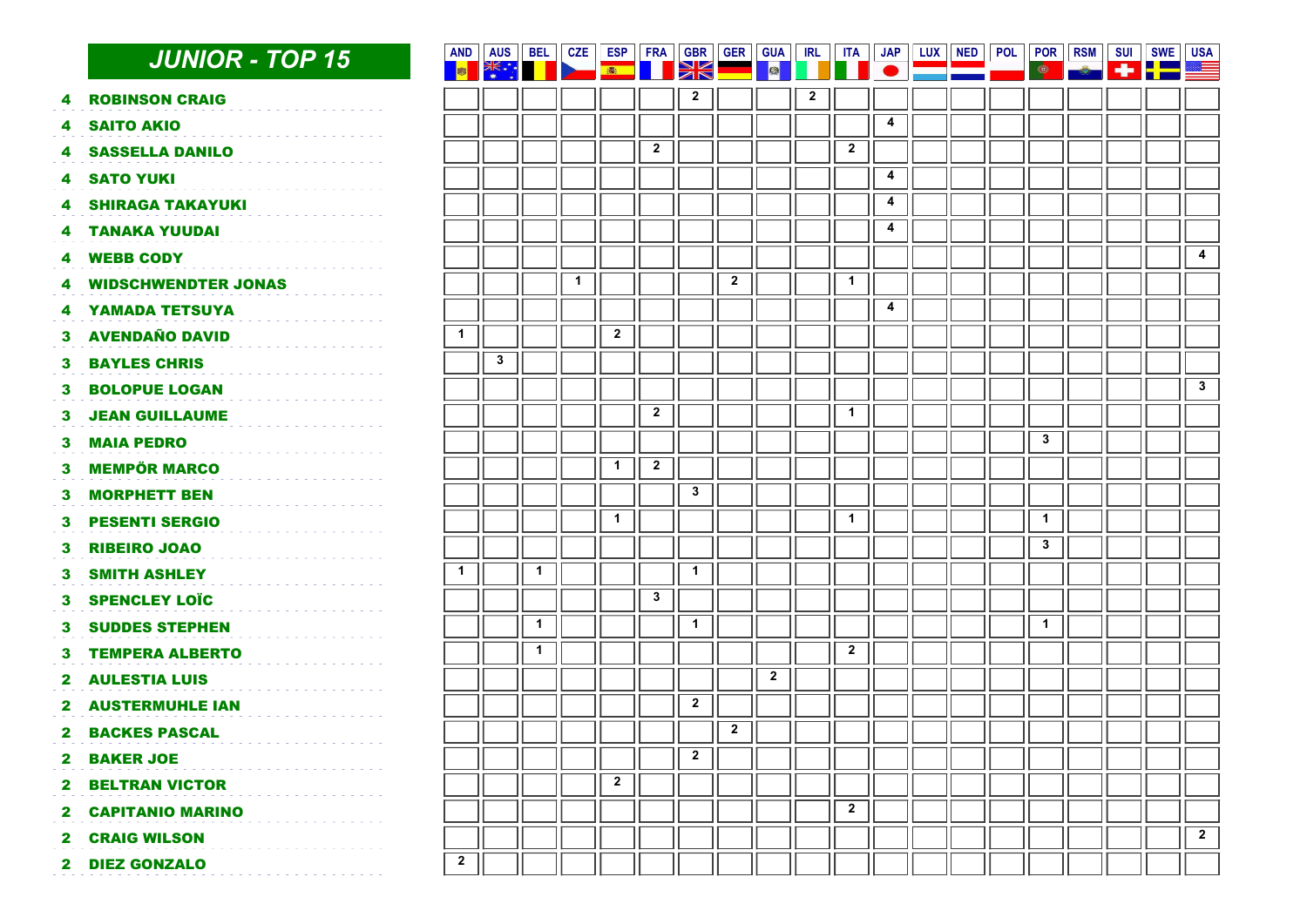|                      | <b>JUNIOR - TOP 15</b>               | <b>AND</b><br><b>ISS</b> | <b>AUS</b><br>一张 | <b>BEL</b>   | $CZE \parallel ESP$ | 画            | FRA          | <b>GBR</b><br>INKI | <b>GER</b>     | <b>GUA</b><br>■ | <b>IRL</b> | ITA          | JAP                     |              | LUX   NED | $\bullet$    | POL    POR    RSM    SUI |                         | SWE USA<br>$+$ $-$      | S.             |
|----------------------|--------------------------------------|--------------------------|------------------|--------------|---------------------|--------------|--------------|--------------------|----------------|-----------------|------------|--------------|-------------------------|--------------|-----------|--------------|--------------------------|-------------------------|-------------------------|----------------|
| 2                    | <b>DUPUIS MATHIEU</b>                |                          |                  |              |                     |              | $\mathbf{2}$ |                    |                |                 |            |              |                         |              |           |              |                          |                         |                         |                |
| 2                    | <b>IBSEN WILL</b>                    |                          |                  |              |                     |              |              |                    |                |                 |            |              |                         |              |           |              |                          |                         |                         | $\overline{2}$ |
| 2                    | <b>JIMENEZ MIGUEL ANGEL</b>          |                          |                  |              |                     |              | $\mathbf{2}$ |                    |                |                 |            |              |                         |              |           |              |                          |                         |                         |                |
| 2                    | <b>KIRCHNER BENJAMIN</b>             |                          |                  |              |                     |              |              |                    | $\overline{2}$ |                 |            |              |                         |              |           |              |                          |                         |                         |                |
| 2                    | <b>KITAYAMA SHOJI</b>                |                          |                  |              |                     |              |              |                    |                |                 |            |              | $\mathbf{2}$            |              |           |              |                          |                         |                         |                |
| 2                    | <b>KUSAKA TATSUYA</b>                |                          |                  |              |                     |              |              |                    |                |                 |            |              | $\mathbf{2}$            |              |           |              |                          |                         |                         |                |
| 2                    | <b>LERDA JEAN PHILIPPE</b>           | $\mathbf 1$              |                  |              |                     |              | $\mathbf{1}$ |                    |                |                 |            |              |                         |              |           |              |                          |                         |                         |                |
| 2                    | <b>NIEDERER ALEXANDER</b>            |                          |                  |              |                     |              |              |                    |                |                 |            |              |                         |              |           |              |                          |                         |                         | $\overline{2}$ |
| 2                    | <b>NISHIMOTO RYOTA</b>               |                          |                  |              |                     |              |              |                    |                |                 |            |              | $\mathbf{2}$            |              |           |              |                          |                         |                         |                |
| 2                    | <b>NORUM IVAR</b>                    |                          |                  |              |                     |              |              |                    |                |                 |            |              |                         |              |           |              |                          |                         | $\overline{\mathbf{2}}$ |                |
| 2                    | <b>PHILLIPSON MICHAEL</b>            |                          |                  |              |                     |              |              | $\overline{2}$     |                |                 |            |              |                         |              |           |              |                          |                         |                         |                |
| 2                    | <b>RAMOS CARLOS</b>                  |                          |                  |              |                     | $\mathbf{2}$ |              |                    |                |                 |            |              |                         |              |           |              |                          |                         |                         |                |
| 2                    | <b>REES DYLAN</b>                    |                          | $\mathbf{2}$     |              |                     |              |              |                    |                |                 |            |              |                         |              |           |              |                          |                         |                         |                |
| 2                    | <b>SAKATA SHOTA</b>                  |                          |                  |              |                     |              |              |                    |                |                 |            |              | $\overline{2}$          |              |           |              |                          |                         |                         |                |
| 2                    | <b>SEYDOUX LIONEL</b>                |                          |                  |              |                     |              |              |                    |                |                 |            |              |                         |              |           |              |                          | $\overline{\mathbf{2}}$ |                         |                |
| 2.                   | <b>SUNADA MASAHIKO</b>               |                          |                  |              |                     |              |              |                    |                |                 |            |              | $\overline{\mathbf{2}}$ |              |           |              |                          |                         |                         |                |
| 2                    | <b>TANAKA HIROTO</b>                 |                          |                  |              |                     |              |              |                    |                |                 |            |              | $\overline{\mathbf{2}}$ |              |           |              |                          |                         |                         |                |
| 2                    | <b>TOUSSAINT THOMAS</b>              |                          |                  |              |                     |              |              |                    |                |                 |            |              |                         | $\mathbf{2}$ |           |              |                          |                         |                         |                |
| 2                    | <b>UJIKAWA YUGA</b>                  |                          |                  |              |                     |              |              |                    |                |                 |            |              | $\overline{2}$          |              |           |              |                          |                         |                         |                |
| 2                    | <b>VADI PAOLO</b>                    |                          |                  |              |                     |              |              |                    |                |                 |            | $\mathbf{2}$ |                         |              |           |              |                          |                         |                         |                |
| 2.                   | <b>VOLD GUNVALDSEN JARAND MATIAS</b> |                          |                  |              |                     | $\mathbf{1}$ |              |                    |                |                 |            |              |                         |              |           | 1            |                          |                         |                         |                |
| 2                    | <b>WIBBERLEY BEN</b>                 |                          |                  |              |                     |              | $\mathbf{1}$ |                    |                |                 |            |              |                         |              |           | $\mathbf{1}$ |                          |                         |                         |                |
| 2                    | <b>ZARCZYNSKI COLIN</b>              |                          | $\mathbf{2}$     |              |                     |              |              |                    |                |                 |            |              |                         |              |           |              |                          |                         |                         |                |
| 1                    | <b>BAYLISS JASON</b>                 |                          |                  |              |                     |              |              |                    | $\mathbf{1}$   |                 |            |              |                         |              |           |              |                          |                         |                         |                |
| 1                    | <b>BJERLIN PETTER</b>                |                          |                  | $\mathbf{1}$ |                     |              |              |                    |                |                 |            |              |                         |              |           |              |                          |                         |                         |                |
| 1.                   | <b>BLANC GONNET DANIEL</b>           |                          |                  |              |                     |              |              |                    |                |                 |            |              |                         |              |           |              |                          |                         |                         | $\mathbf{1}$   |
| $\blacktriangleleft$ | <b>BOTELLA PAU</b>                   |                          |                  |              |                     | $\mathbf{1}$ |              |                    |                |                 |            |              |                         |              |           |              |                          |                         |                         |                |
| 1.                   | <b>CHRISTIANSEN HENRIK</b>           |                          |                  |              |                     |              |              |                    |                |                 |            |              |                         |              |           |              |                          |                         | $\mathbf 1$             |                |
| 1.                   | <b>CORVI LUCA</b>                    |                          |                  |              |                     |              |              |                    |                |                 |            | $\mathbf{1}$ |                         |              |           |              |                          |                         |                         |                |
| $\mathbf 1$          | <b>DAGNICOURT BERTRAND</b>           |                          |                  | $\mathbf{1}$ |                     |              |              |                    |                |                 |            |              |                         |              |           |              |                          |                         |                         |                |